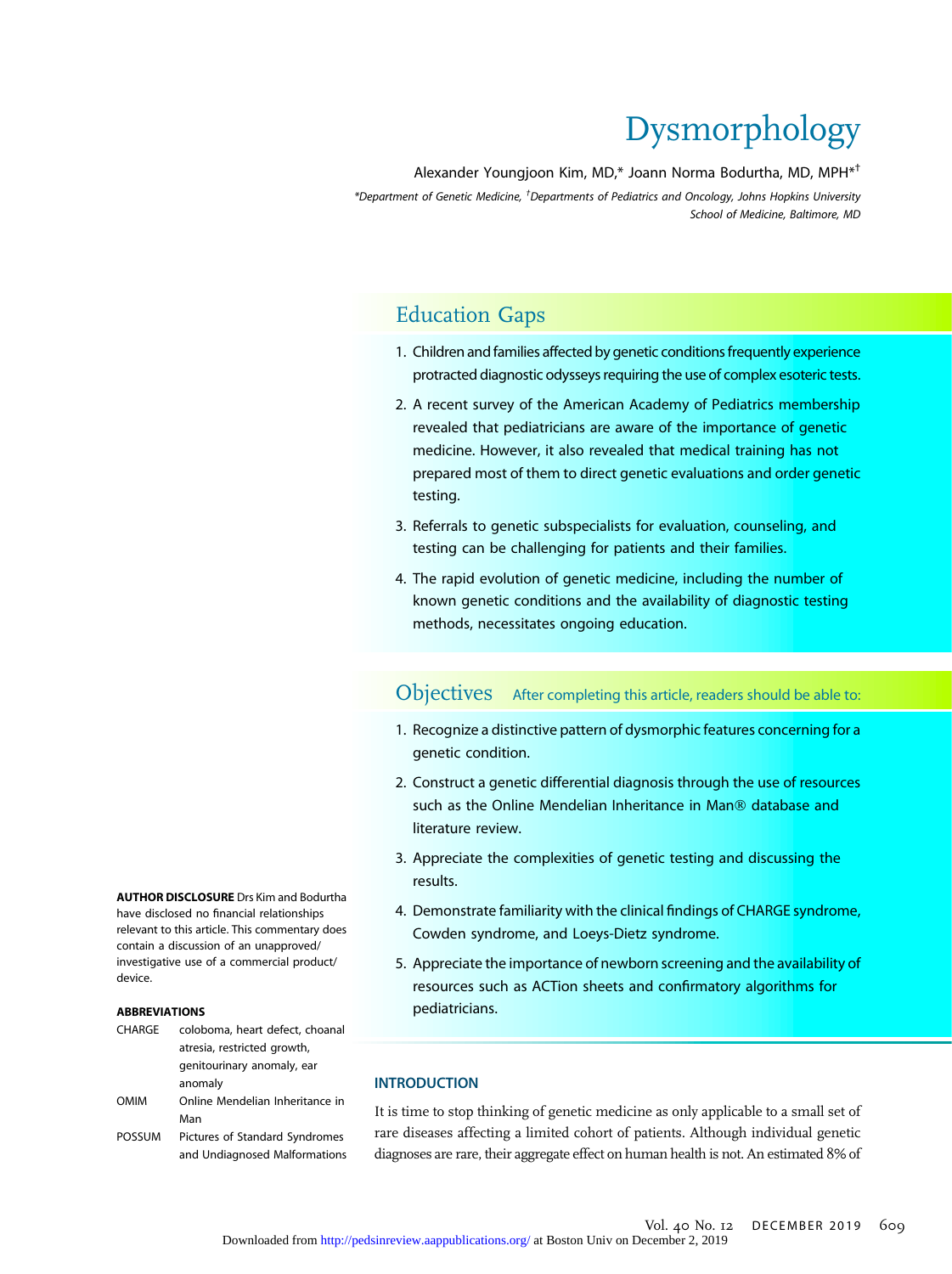live births are affected by a Mendelian condition, which is associated with variation in a single gene, and/or a congenital anomaly. (1) In addition, the molecular basis is now known for more than 6,500 Mendelian conditions, genetic susceptibilities, and other phenotypes. (2) As this number continues to increase, so will the challenges facing clinicians tasked with integrating genetic medicine into the individualized care of their patients. It is impossible to know the epidemiology, pathogenesis, clinical aspects, management, and prognosis for all known genetic conditions. And even when a clinician knows everything there is to know about a specific genetic condition, this knowledge may be inadequate if the evidence base is limited by the genetic condition's relative rarity and/or recent discovery.

As a group, pediatricians have long recognized the importance of genetic medicine, including use of the family history to inform patient care. We also recognize the limitations of our training and time for incorporating genetic evaluation and management principles into routine clinical practice. For example, a recent survey of the American Academy of Pediatrics membership revealed that 53.1% of respondents identified inadequate training and/or practice guidelines for genetic test selection, 60.2% regarding genetic test interpretation, and 57.4% regarding ongoing genetic management. Furthermore, 48.9% identified inadequate time for genetic test interpretation. These concerns cannot be addressed with referrals alone. (3) The referral process is often complicated by long wait times and travel distances, which are likely exacerbated by the continued scarcity of genetic subspecialists.  $(4)(5)$ 

Despite these difficulties, incorporating genetic medicine into the standard of care has the potential to revolutionize and individualize patient care. Overcoming current barriers will likely necessitate ongoing education and innovative approaches that cross medical subspecialty and geographic boundaries. For example, the American College of Medical Genetics and Genomics ACTion Sheets and Confirmatory Algorithms [\(http://](http://www.ncbi.nlm.nih.gov/books/NBK55827/) [www.ncbi.nlm.nih.gov/books/NBK55827/\)](http://www.ncbi.nlm.nih.gov/books/NBK55827/) are available to pediatricians who have received abnormal newborn screen results concerning for an inborn error of metabolism, free of charge. (6) Additional resources that may be available in the future include telemedicine programs and other technology-enabled systems.

But for now, what should a pediatrician do when encountering a distinctive-appearing child with dysmorphic features?

## PATIENT 1

You are performing the admission history and physical examination for a previously healthy 7-year-old boy with a working diagnosis of community-acquired pneumonia. His respiratory rate is 55 breaths/min on nasal cannula. The remainder of his physical examination seems normal at first. You then notice penile freckling.

## PATIENT 2

You are evaluating a 2-week-old girl, born at term, for her first well-baby check. She has been feeding, voiding, and stooling well. Her physical examination is mostly reassuring. She is pink and vigorous. You then notice widely spaced eyes, increased joint laxity, and a bifid uvula (Fig 1).

### **DYSMORPHOLOGY**

Dysmorphology was first described by David W. Smith in 1966 as the "study of, or general subject of, abnormal development of tissue form." His intention for defining it in this manner was to encourage an approach that did not presume an environmental cause, as is the case with teratology. (7) Since then, dysmorphology has evolved into a discipline that addresses the variation of physical features with increasing precision. The Elements of Morphology [\(https://elementsofmorphology.nih.gov](https://elementsofmorphology.nih.gov)) is a resource that delineates the standardized nomenclature for the description of physical features, and it is available free of charge. (8) The importance of clearly defined and consistent terminology is easily demonstrated. Describing an ear as abnormal is neither significant nor specific. A detailed description can be both. For example, a short and wide ear with a cuplike overall configuration, triangular concha, and discontinuous antihelix and antitragus is suggestive of CHARGE syndrome. The acronym



Figure 1. Example of a bifid uvula.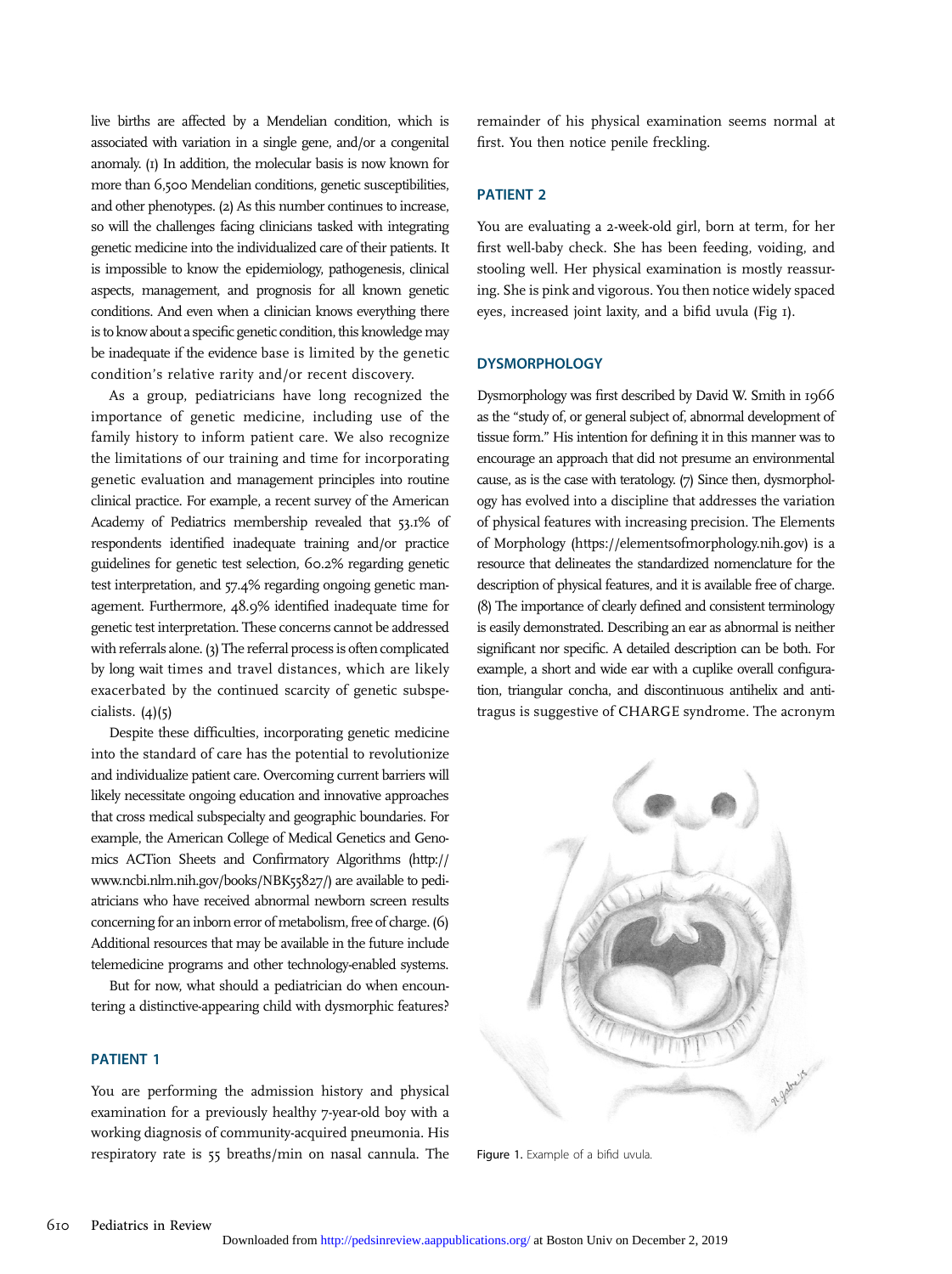CHARGE represents the clinical findings that are classically described with this genetic condition: coloboma, heart defect, choanal atresia, restricted growth, genitourinary anomaly, and ear anomaly (Fig 2). If there is specific concern for CHARGE syndrome, then CHD7 gene testing can be performed to confirm the diagnosis. (9)(10) In this illustrative scenario, genetic dysmorphology has been used to describe an observable physical feature, recognize this feature as suggestive of a specific diagnosis, and answer the question "Is this genetic?" In practice, a genetic evaluation requires systematic consideration of the family history, clinical findings, identifiable patterns, differential diagnoses, and optimal genetic testing strategy.

Understanding a patient's family history is fundamental to dysmorphology because the family history informs the baseline likelihoods of specific genetic diagnoses for specific clinical findings. Taking a family history is useful, regardless of whether it is considered positive or negative. A family history can be considered positive if it fulfills the Rule of Two/Too described by Robert A. Saul. This includes 2 or more affected family members, 2 or more affected generations, too many clinical findings, and too early age at onset. (11) When the family history is visually represented in the form of a pedigree, there may be a recognizable inheritance pattern (Table 1). A positive family history is suggestive of an inherited genetic trait and can facilitate a focused genetic evaluation. For example, a young girl with mucocutaneous melanocytic macules can be diagnosed as having Peutz-Jeghers syndrome if her father is known to be affected. (12) In contrast, an ostensibly negative family history does not exclude the possibility of an inherited genetic trait. For example, a common theme of the earlier studies describing



Figure 2. Example of a CHARGE ear.

Alagille syndrome was the subsequent diagnosis of seemingly unaffected parents. (13) Furthermore, a negative family history may actually be positive if the inheritance pattern is not as obvious as the autosomal dominant pattern. These include autosomal recessive, both the typical male-predominant and the atypical female-predominant X-linked, and matrilineal mitochondrial patterns. (14)(15) Ultimately, even the absence of a positive family history is informative because it suggests against the possibility of a genetic diagnosis that is expected to be familial in a significant percentage of cases.

As demonstrated by the example of the "abnormal" ear suggestive of CHARGE syndrome, differences in observable physical features can be suggestive of specific genetic etiologies. However, not all anomalies are specific and/or significant, and there are a few different types to consider (Table 2). A malformation is a "morphologic defect of an organ, part of an organ, or a larger region of the body resulting from an intrinsically abnormal developmental process". (16) A disruption is a "morphological defect of an organ, part of an organ, or a larger region of the body

## TABLE 1. Examples of Recognizable Inheritance Patterns

| Autosomal dominant                                                                               |
|--------------------------------------------------------------------------------------------------|
| Typically has multiple affected individuals in a single generation                               |
| Typically has similar manifestations and severity in females and<br>males                        |
| Typically has multiple generations involved, without "skipping" of<br>generations                |
| Autosomal recessive                                                                              |
| Typically has multiple affected individuals in a single generation                               |
| Typically has similar manifestations and severity in females and<br>males                        |
| When multiple generations are involved, typically has "skipping"<br>of generations               |
| X-linked                                                                                         |
| Typically has multiple affected individuals in a single generation                               |
| Typically has more manifestations with higher severity in males<br>than in females               |
| When multiple generations are involved, never has father-to-son<br>transmission                  |
| Mitochondrial                                                                                    |
| Typically has multiple affected individuals in a single generation                               |
| Manifestations and/or severity are not typically dependent on<br>biological sex, can be variable |

When multiple generations are involved, always has mother-tochild transmission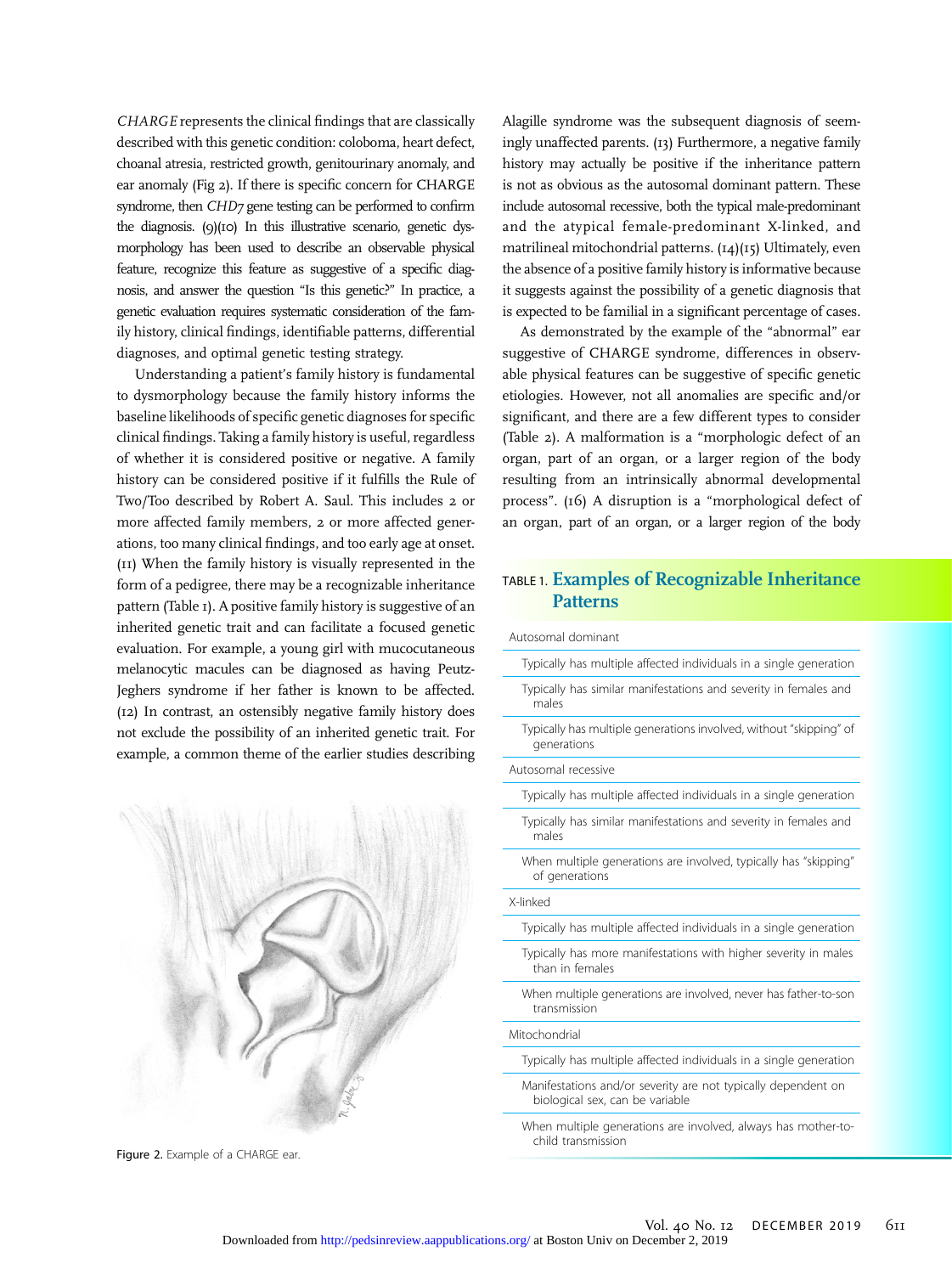resulting from the extrinsic breakdown of, or an interference with, an originally normal developmental process". (16) A deformation is an "abnormal form, shape, or position of a part of the body caused by mechanical forces". (16) A dysplasia is an "abnormal organization of cells into tissue(s) and its morphologic result(s)". (16) If an observed anomaly can be conceptualized as a malformation or a dysplasia, then a genetic etiology can be considered more likely. In contrast, if an anomaly can be conceptualized as a disruption or a deformation, then an environmental etiology can be considered more likely. Anomalies can also vary in significance. Those that are expected to affect a patient's health can be considered major anomalies. Those that are not expected to affect a patient's health can be considered minor anomalies.

Observable physical features can vary in number, size, placement, and shape. For example, an ear can be missing, measure less than the third percentile for age, be borderline low-set, have a squared superior portion of the helix, etc. It can be helpful to quantify objective differences, which are typically more important than subjective ones. The Handbook of Physical Measurements and Smith's Recognizable Patterns of Human Malformation are references that can be used to learn how to measure a body part and then compare this measurement

## TABLE 2. Examples of Anomaly Types

Malformation

Morphologic defect of an organ, part of an organ, or a larger region of the body resulting from an intrinsically abnormal developmental process.

Example: atrioventricular septal defect (ie, failure of the endocardial cushions to form the atrial and ventricular septa)

#### Disruption

Morphologic defect of an organ, part of an organ, or a larger region of the body resulting from the extrinsic breakdown of, or an interference with, an originally normal developmental process.

Example: amniotic bands (ie, minor to major disfigurement and/or amputation affecting a single body part or multiple body parts)

#### Deformation

Abnormal form, shape, or position of a part of the body caused by mechanical forces.

Example: Potter facies (ie, combination of flattened facial profile and nose, epicanthal and infraorbital folds, low-set ears, and recessed chin)

#### Dysplasia

Abnormal organization of cells into tissue(s) and its morphologic result(s).

Example: thanatophoric dysplasia (ie, severe genetic condition affecting the development of the axial and appendicular skeleton, often but not always lethal)

with published standards.  $(17)(18)$  Any differences in a child's overall growth and development are important clues to consider as well. It can be challenging to determine the significance of anomalies beyond any major or minor medical implications. For example, polydactyly is a common anomaly that can be observed in isolation and in the context of more than 300 genetic syndromes. (19) The significance of this finding is determined by its specific characteristics and by the contexts of family- and population-level variability. Type B postaxial polydactyly, which consists of a rudimentary sixth digit arising from the ulnar/fibular aspect of the fifth digit, has been observed at a frequency approaching 1 in 100 in specific ethnic populations and 1 in 3,000 in others. (20) Predictably, this form of polydactyly is typically expected to be an isolated finding but to differing degrees depending on ethnicity.

It is also important to consider anomalies in the context of others and to identify patterns suggestive of specific genetic and environmental causes, including developmental field defects, sequences, syndromes, and associations (Table 3). A developmental field defect is a "pattern of anomalies derived from the disturbance of a single developmental field". (16) A sequence is a "pattern of multiple anomalies derived from a single known or presumed previous anomaly or mechanical factor". (16) A syndrome is a "pattern of multiple anomalies thought to be pathogenetically related and not known to represent a single sequence" or developmental field defect. (16) An association is a "nonrandom occurrence in 2 or more individuals of multiple anomalies not known to be" a developmental field defect, a sequence, or a syndrome. (16) In some cases, a pattern may be suggestive of a specific genetic diagnosis in the same way that abdominal pain, joint pain, and purpuric lower extremity exanthema are suggestive of Henoch-Schonlein purpura. (21) For a limited set of genetic conditions, the characteristic clinical findings have informed the development of online tools, including the Marfan syndrome systemic score calculator and the PTENspecific risk calculator. The former determines whether a patient meets the diagnostic criteria for Marfan syndrome. Marfan syndrome is characterized by connective tissue changes, including aortic dilation, myopia, and scoliosis. The latter estimates the likelihood that PTEN gene testing for Cowden syndrome will be positive. Cowden syndrome is characterized by macrocephaly, a variety of mucocutaneous findings, and cancer predisposition. Access to both is available free of charge.  $(22)(23)$  It is possible that additional online tools will be developed over time and with funding.

If the pattern of clinical findings is not immediately evocative of a specific diagnosis, then it is critical to adopt an openminded approach to the genetic differential diagnosis. This is exemplified by the set of questions ascribed to pediatrician and geneticist Barton Childs: "Why this patient? Why this disease?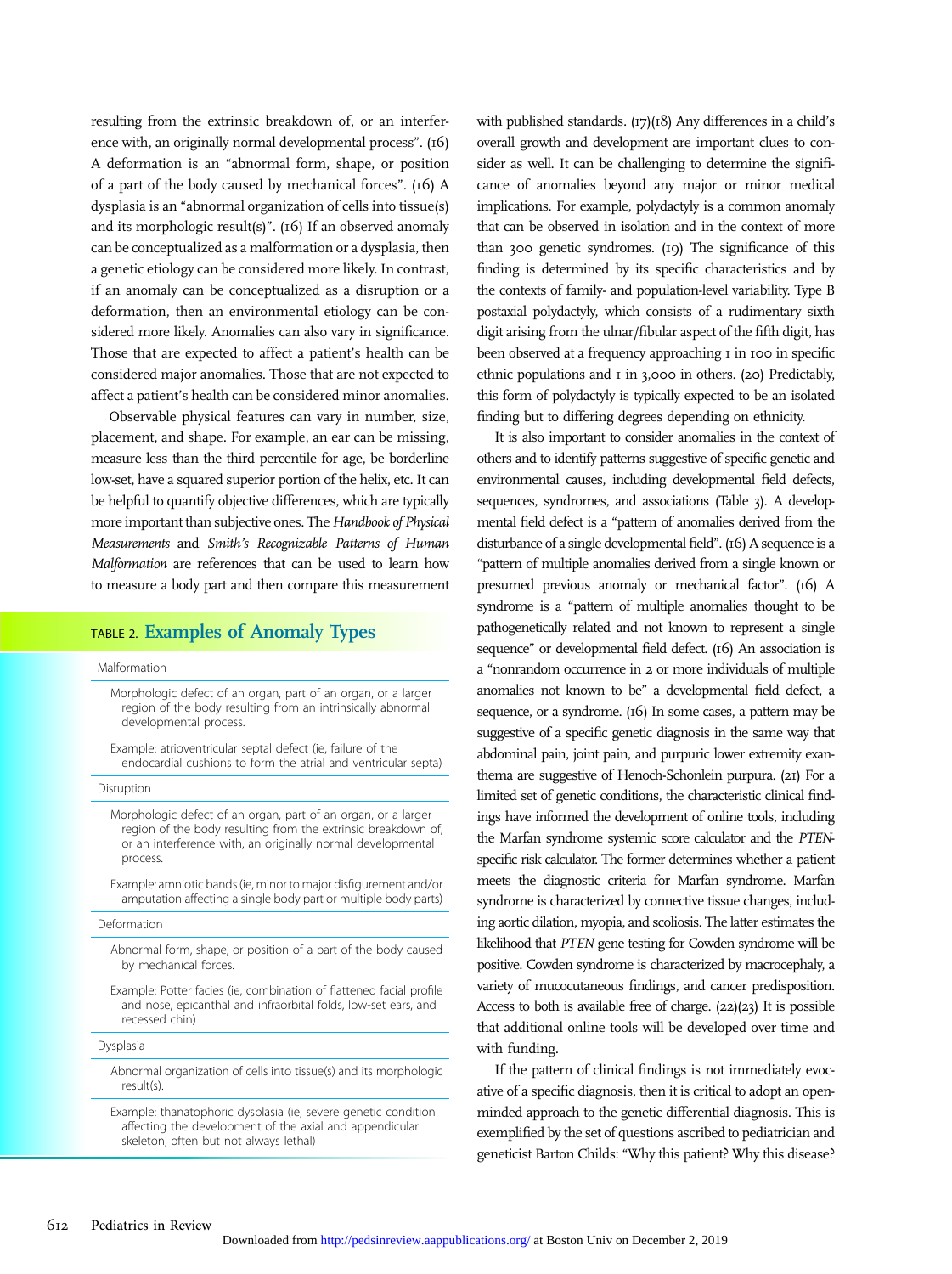Why now?" These questions may seem open-ended to a fault. However, this "genetic lens" is crucial for considering the genetic and environmental factors influencing a patient's clinical presentation, including timing. (24) There is a growing collection of paper-based and electronic resources available to facilitate this process. For example, the Online Mendelian Inheritance in Man® (OMIM®; Johns Hopkins University, Baltimore, MD) database is a powerful and up-to-date tool that can highlight genetic conditions to consider based on 1 or more clinical findings. Access to this resource is available free of charge. (2) The POSSUM (Pictures of Standard Syndromes and Undiagnosed Malformations) and London Dysmorphology databases can be used to generate a list of diagnoses associated with specific dysmorphisms as well. (25)(26) Access to the latter resource is available free of charge through the Face2Gene smartphone application. Face2Gene uses automated facial feature analysis, in addition to the manual entry of clinical findings, to facilitate the construction of a genetic differential diagnosis. (27) When there is a history of in utero exposure(s), resources such as the Reprotox® and TOXNET® databases can be referenced. (28)(29) Access to the latter resource is available free of charge.

It can be worthwhile to systematically think through the different types of genetic variation that are possible when constructing the genetic differential diagnosis. This thought exercise is useful for ensuring that a variety of diagnoses are considered and for determining the type(s) of genetic testing that may be indicated for a patient's genetic evaluation (Table 4). A whole chromosomal aneuploidy is an extra or missing chromosome. This becomes more likely with a history of advanced maternal age. A chromosomal rearrangement is

a change in the location of a piece of a chromosome. This becomes more likely with a history of recurrent pregnancy losses. A partial chromosomal structural variant is an extra or missing piece of a chromosome. This should be considered with a history of developmental delay, autism spectrum disorder, and/or multiple congenital anomalies. A single-gene variant is a change in a gene within the nuclear genome. This becomes more likely with a history of advanced paternal age, a positive family history, a specific pattern of clinical findings, etc. An imprinting variant is an extra or missing parent-of-origin– specific methylation. This becomes more likely with a history of assisted reproductive technologies. A mitochondrial genomic variant is a change in a gene within the mitochondrial genome. This becomes more likely with a positive family history suggestive of matrilineal mitochondrial inheritance.

For example, there are many genetic conditions associated with "abnormal ears" and other anomalies. Down syndrome can be characterized by small dysplastic ears, redundant nuchal skin, a protruding tongue, a flattened facial profile, epicanthal folds, an increased sandal gap, and hypotonia. It is associated with trisomy 21 or chromosomal rearrangements. (30) 22q11.2 deletion syndrome can be characterized by dysplastic ears, congenital heart defect, cleft palate, learning difficulties, immunodeficiency, seizures, and hypocalcemia. It is associated with partial deletion of chromosome 22. (31) CHARGE syndrome can be characterized by dysplastic ears and a variety of other anomalies, as previously discussed. It is associated with changes in the CHD7 gene (and possibly also the SEMA3E gene). (32)(33) Beckwith-Wiedemann syndrome can be characterized by posterior helical pits, overgrowth, omphalocele, and risk of embryonal tumors. It is associated with a variety of changes involving imprinted

## TABLE 3. Examples of Anomaly Patterns

Developmental field defect

| Developmental nelu delect                                                                                                                           |
|-----------------------------------------------------------------------------------------------------------------------------------------------------|
| Pattern of anomalies derived from the disturbance of a single developmental field.                                                                  |
| Example: caudal regression (ie, atypical development of the lower half of the body, including the extremities)                                      |
| Sequence                                                                                                                                            |
| Pattern of multiple anomalies derived from a single known or presumed previous anomaly or mechanical factor.                                        |
| Example: Pierre-Robin sequence (ie, micrognathia, leading to glossoptosis, leading to airway obstruction, often leading to cleft palate)            |
| Syndrome                                                                                                                                            |
| Pattern of multiple anomalies thought to be pathogenetically related and not known to represent a single sequence or developmental field<br>defect. |
| Example: CHARGE syndrome (ie, coloboma, heart defect, choanal atresia, restricted growth, genitourinary anomaly, ear anomaly)                       |
| Association                                                                                                                                         |
| Nonrandom occurrence in ≥2 individuals of multiple anomalies not known to be a developmental field defect, a sequence, or a syndrome.               |
| Example: VACTERL association (ie, vertebral anomaly, anal atresia, cardiac anomaly, tracheoesophageal fistula, renal anomaly, limb anomaly)         |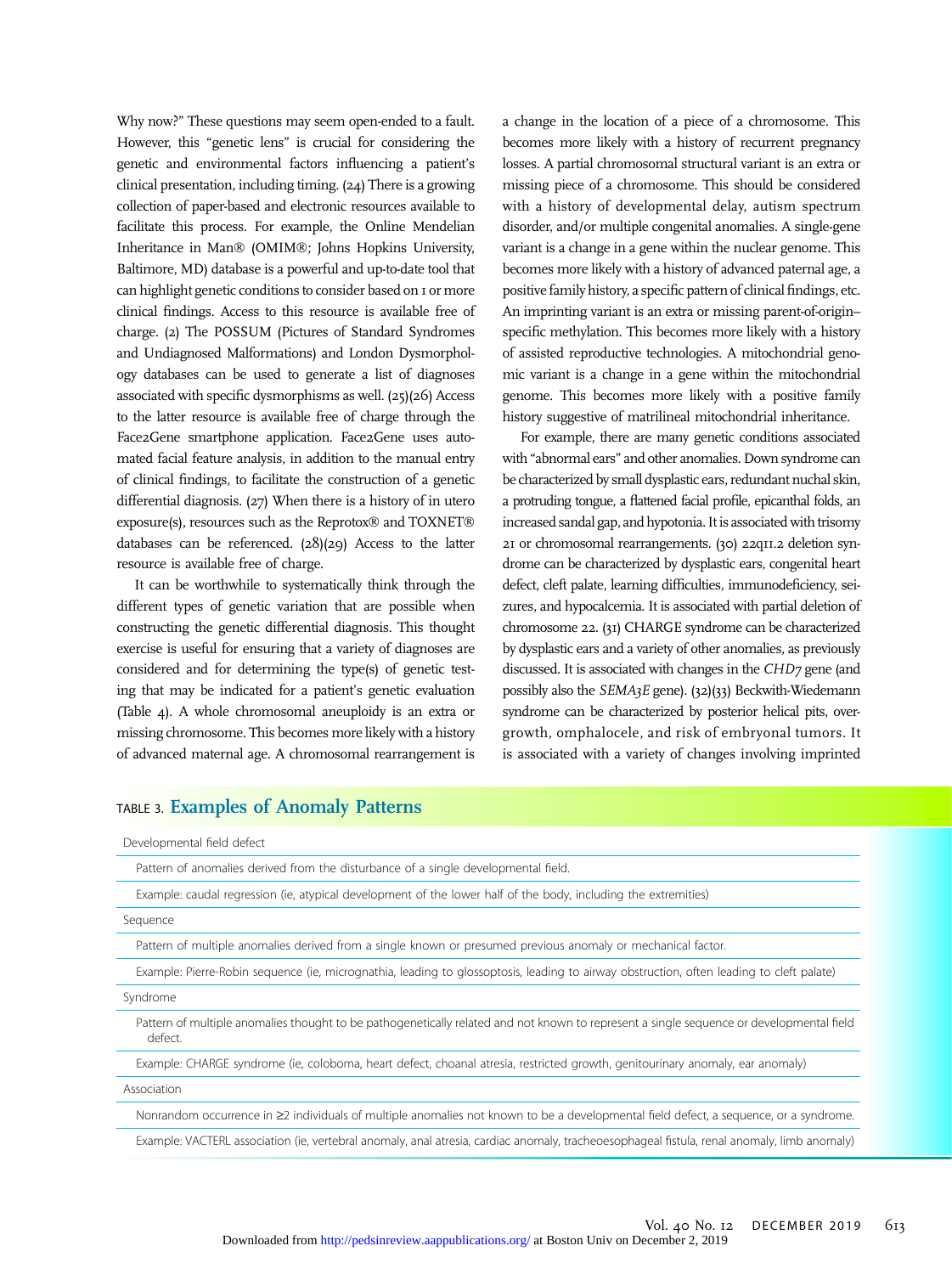domains on chromosome 11. (34)(35) Mitochondrial genomic variants are less likely when considering the genetic differential diagnoses for ear anomalies but more likely when considering that for nonsyndromic sensorineural hearing loss. (36)(37) Mycophenolate mofetil embryofetopathy can be associated with anotia or other ear anomalies, ocular anomalies, and orofacial clefting; it is a consequence of teratogenic exposure. (38)

Once the genetic differential diagnosis has been constructed and carefully considered, then the optimal genetic testing strategy can be planned. This often includes a chromosomal microarray, which is recommended as first-line genetic testing for the genetic evaluation of multiple congenital anomalies, autism spectrum disorder, and intellectual disability. (39) It is indicated for the evaluation of possible partial chromosomal structural variant. Beyond this, the approach to genetic testing should be focused on the most likely genetic conditions and/or types of genetic variation. Karyotype is indicated for the evaluation of possible whole chromosomal aneuploidy or chromosomal rearrangement. Single- or multi-gene testing is indicated for the evaluation of possible single-gene variant. Methylation analysis is indicated for the evaluation of possible imprinting variant. Mitochondrial gene testing is indicated for the evaluation of possible mitochondrial genomic variant. It is important to ask about and learn of previous genetic testing before ordering a genetic test. Repeating a genetic test is not expected to yield a different result, only added cost and several weeks' delay to the patient's genetic evaluation. As a result, the 5 recommendations by the American College of Medical Genetics and Genomics through the Choosing Wisely® campaign include "Do not order a duplicate genetic test for an inherited condition unless there is uncertainty about the validity of the existing test result." (40) It is worth having any previous genetic testing results available. Word-of-mouth reports can be unreliable, and unhelpful during discussions with consultants. A few of the additional intricacies of genetic testing are addressed in the article "Genetic Counseling in Pediatrics" published in the July 2018 issue of Pediatrics in Review. (41)

Precise word choice is critical when communicating with patients and their families regarding genetic test results and diagnoses. For example, a "positive" test result may not be considered good news by parents dreading the possibility that their child has a genetic "disorder." In contrast, a "negative" test result may be considered bad news by parents pursuing an end to their child's "diagnostic odyssey." Value-laden terms such as disorder can be avoided by adopting the words the family uses or more neutral options such as *condition*. Furthermore, it is important to remember that patients are not defined by their genetic conditions. Many may not even consider themselves to have a condition. For example, the National Association

| Whole chromosomal aneuploidy                                                                                                                                                                            |
|---------------------------------------------------------------------------------------------------------------------------------------------------------------------------------------------------------|
| An extra or missing chromosome                                                                                                                                                                          |
| Genetic testing: karyotype analysis                                                                                                                                                                     |
| Chromosomal rearrangement                                                                                                                                                                               |
| A change in the location of a piece of a chromosome                                                                                                                                                     |
| Genetic testing: karyotype analysis                                                                                                                                                                     |
| Partial chromosomal structural variant                                                                                                                                                                  |
| An extra or missing piece of a chromosome                                                                                                                                                               |
| Genetic testing: chromosomal microarray analysis                                                                                                                                                        |
| Single-gene variant                                                                                                                                                                                     |
| A change in a gene within the nuclear genome (eg, nucleotide sequence change, extra piece, missing piece), repeat expansion                                                                             |
| Genetic testing: single-gene sequencing and/or deletion/duplication analysis, multi-gene panel sequencing and/or deletion/duplication<br>analysis, clinical exome sequencing, repeat expansion analysis |
| Imprinting variant                                                                                                                                                                                      |
| Extra or missing methyl group modification                                                                                                                                                              |
| Genetic testing: DNA methylation analysis                                                                                                                                                               |
| Mitochondrial genomic variant                                                                                                                                                                           |
| A change in a gene within the mitochondrial genome (eq, nucleotide sequence change, missing piece)                                                                                                      |
| Genetic testing: mitochondrial genome sequencing and/or deletion analysis                                                                                                                               |

## TABLE 4. Examples of Genetic Variation Types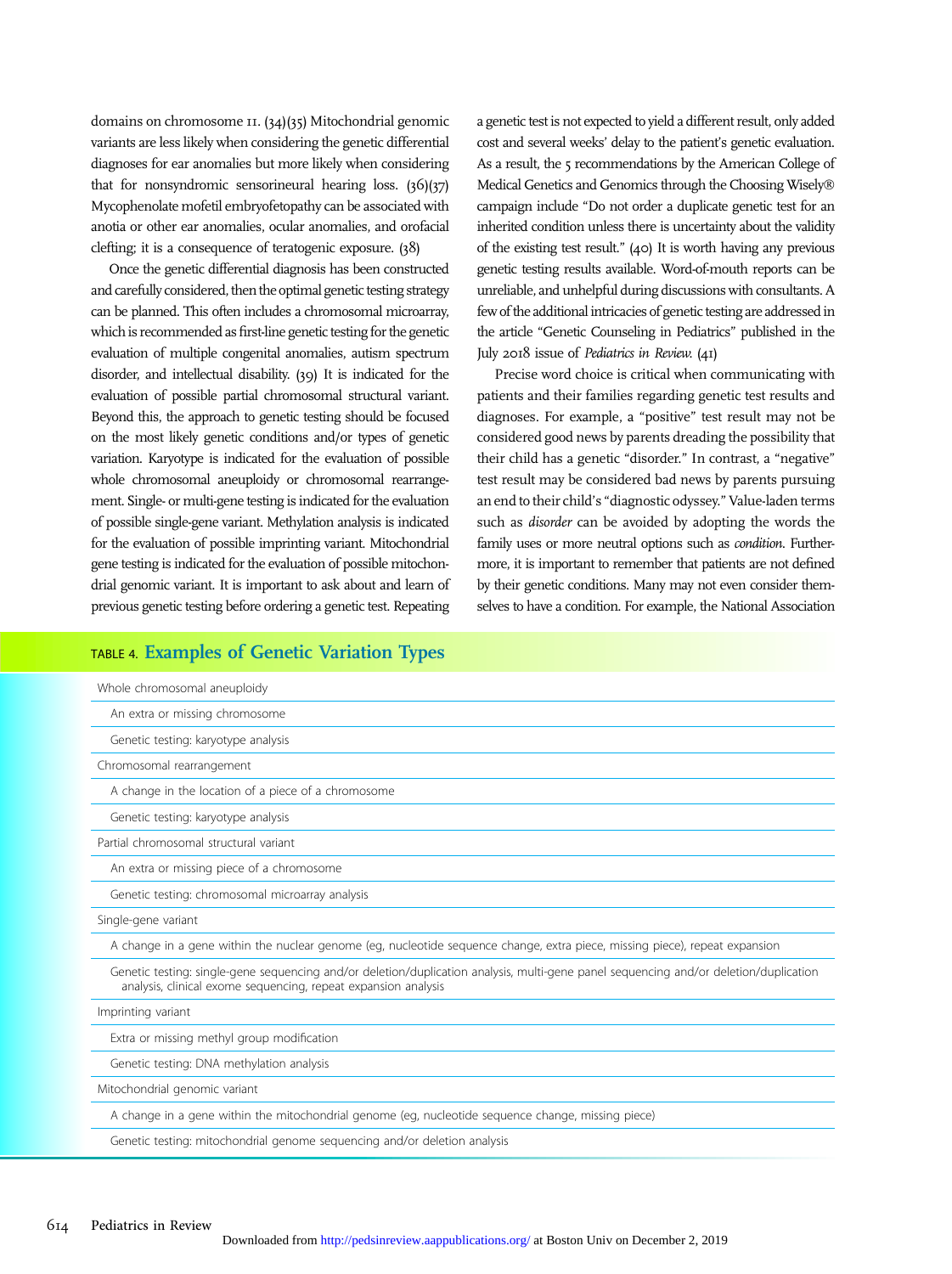of the Deaf prefers to define the term deaf as the "audiological condition of not hearing" and the term Deaf as the "particular group of deaf people who share a language—American Sign Language (ASL)—and a culture." (42) Similarly, the Little People of America has advocated for the use of their given names or preferred terms such as little people and dwarfs. (43) Communication of genetic information benefits from athoughtful approach such as the SPIKES protocol for disclosing information in the oncology setting. The acronym SPIKES represents the 6 steps of the protocol: 1) Setting up the interview, 2) Assessing the patient's perception, 3) Obtaining the patient's invitation, 4) Giving knowledge and information, 5) Addressing the patient's emotions with empathetic responses, and 6) Strategy and summary. (44)

## PATIENT 1 REVISITED

The family history is notable for multiple paternal relatives with macrocephaly. You acknowledge that larger heads can run in families and not amount to anything beyond difficulties finding hats that fit. However, you identify additional concerns. His paternal aunt was diagnosed as having breast cancer at 37 years old. His paternal grandfather was diagnosed as having nonmedullary thyroid cancer recently. This seems like too many things affecting more than 2 relatives. There is a clear autosomal dominant inheritance pattern. Additional careful questioning reveals that his father also has penile freckling. You measure the child's head circumference, which is beyond the 95th percentile for age and sex. A quick query of OMIM for these features suggests the diagnosis of Cowden syndrome. You also find the online PTEN-specific risk calculator, which suggests a high probability of finding a pathogenic variant. (23) You refer your patient and his family for genetic counseling and PTEN gene testing. After a few weeks, the diagnosis of Cowden syndrome is molecularly confirmed for him, his father, and several paternal relatives. At first, the entire family finds it hard to handle this life-changing information. However, it also means that his 35-year-old father undergoes screening colonoscopy in time to have a precancerous lesion removed. (45)

#### PATIENT 2 REVISITED

The family history seems unremarkable. However, you remind yourself that traits can be genetic but not inherited. Her hypertelorism, hypermobility, and bifid uvula seem specific, and potentially significant. For example, although isolated bifid uvula can be observed in the general population, your literature review reminds youthat itmay be amarker of submucous cleft palate. A submucous cleft palate can be difficult to detect and has surgical implications.  $(46)(47)$  A quick query of OMIM for these features suggests several possible diagnoses, including spondylodysplastic Ehlers-Danlos syndrome, Shprintzen-Goldberg syndrome, and 3 different types of Loeys-Dietz syndrome. As you review the OMIM clinical synopsis for each genetic condition, it seems difficult to determine which is the most likely because many of the clinical findings are nonspecific. However, you identify several "can't miss" cardiovascular anomalies. You refer your patient for genetic evaluation and order an echocardiogram, which reveals a bicuspid aortic valve. By the time she is seen by the geneticist and genetic counselor she has more noticeable arachnodactyly and velvety skin. The family elects to proceed with SMAD2, SMAD3, TGFB2, TGFB3, TGFBR1, and TGFBR2 gene panel testing for Loeys-Dietz syndrome. After a few weeks, her parents are notified that she has a de novo pathogenic variant in the TGFBR2 gene. A repeated echocardiogram reveals aortic root dilation. She begins treatment with an angiotensin receptor blocker under the guidance of an expert in genetic aortopathies. She tolerates this well as her aortic root diameter Z score stabilizes, then normalizes. (48)

#### **CONCLUSION**

A genetic diagnosis can have life-changing implications for our patients and their families. However, the diagnostic odyssey undertaken to reach this point is often protracted. It can take a few years for patients to receive a diagnosis, even for those with well-described genetic conditions such as 22q11.2 deletion syndrome. (49) This process may involve multiple subspecialists and misdiagnoses when the clinical picture is complex and/or characterized by nonspecific findings, as is often the case with primary mitochondrial conditions. (50) It is important to remember that the natural variation in physical features, further influenced by familial resemblances and ethnicity, can obscure the classical craniofacial features described for genetic conditions such as 22q11.2 deletion syndrome. (49) As is the case with other pediatric presentations, syndromic patterns of distinctive findings require systematic responses. Even when the possibility of a genetic condition is recognized and a referral is placed, patients and their families often need to wait for several months for an appointment with a geneticist. This process is sometimes driven by mothers and fathers seeking answers, often without medical expertise, but always with expertise in their children. With time, they often develop a familiarity with rare and ultra-rare conditions that can surpass that of most health-care professionals and scientists. (51) In these cases, the pediatrician can partner with these families, listen to their concerns, and work toward timely evaluation. This may include basic laboratory and imaging studies.

Several approaches are poised to address the need for genetics services. For example, telemedicine has been used to improve access and has been well-received. (52) There is increasing patient interest in the use of social media, at least for the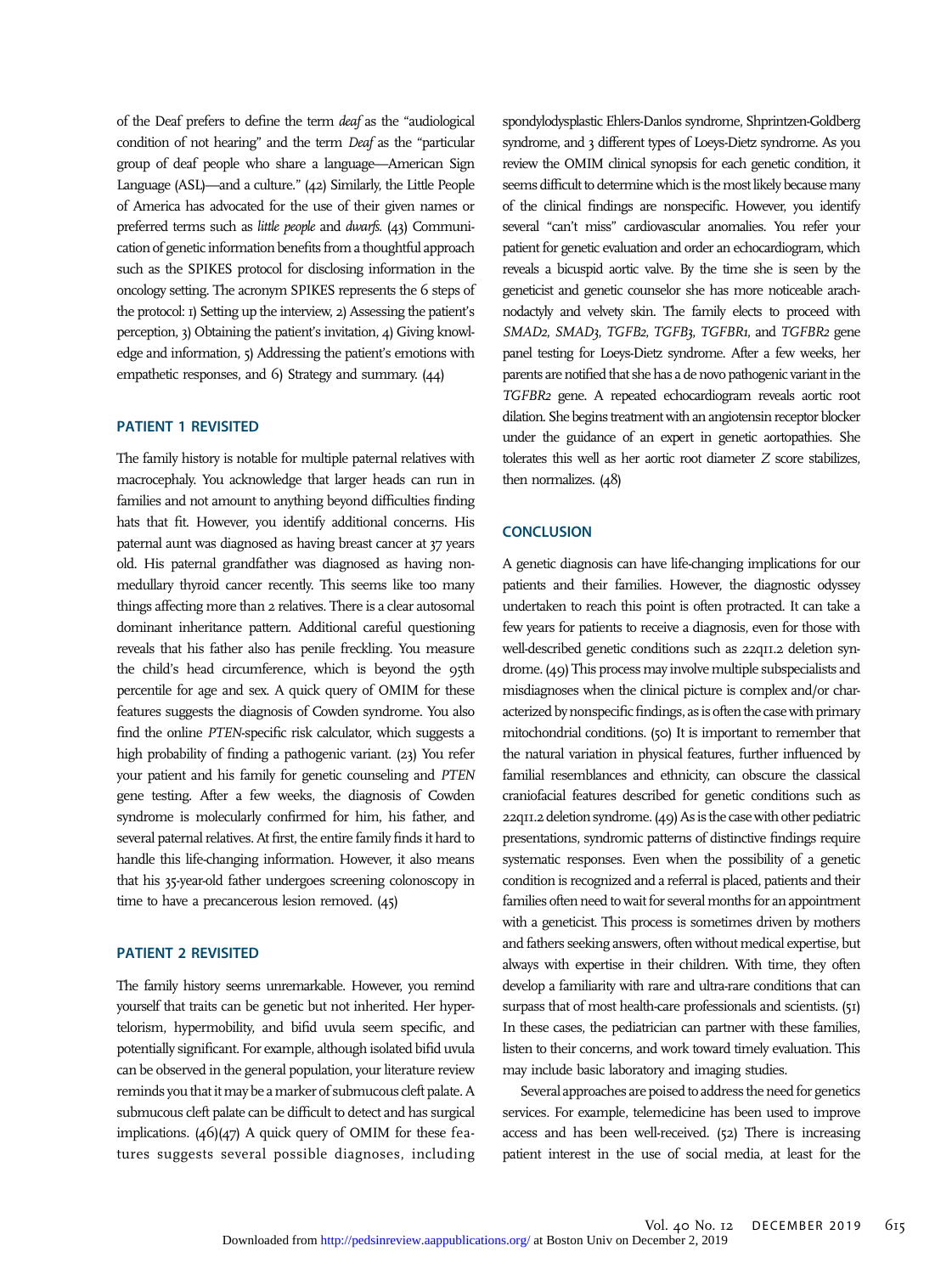purposes of increasing awareness and education. (53) It is possible that general pediatrician-driven genetic evaluations will be facilitated and/or necessitated by continued development of the newborn screening program and its associated resources. (6) For example, a recent multistate study explored the possibility of newborn screening for fragile X syndrome. (54) Eventually, general pediatrician involvement in other standardized genetic evaluations and treatment may become common practice.

Currently available online resources such as the OMIM database have revolutionized the genetic diagnostic process. (2) Automation and standardization of other difficult and time-consuming processes are likely to play a role in the future, including facial feature analysis with smartphone applications and basic genetic counseling with chatbots. (27)(55) It is possible to use natural language processing for the automated extraction of family history data from the electronic medical record. (56) It is also possible to automate the identification of high-risk pedigrees collected using online family history tools, as well as subsequent referrals. (57) Eventually, it may be possible to interrogate the electronic medical record data and use Bayesian frameworks to automatically generate probability-ranked differential diagnoses. (58) Quantitative mathematical approaches such as this are potentially applicable to the analysis of expansive genomic data for variant pathogenicity assessments as well. (59) It is even possible that all newborns will be screened for genetic conditions using exome sequencing or another paradigm-shifting test method not yet dreamed up. (60)

As genetic medicine continues to rapidly evolve, we must remember, as articulated by Judith G. Hall: "Each family seen in the clinic has been through emotional trauma, is facing difficult decisions, and will end up with less than ideal solutions. Remaining sensitive and open is challenging and requires training and practice. Providing the relevant information clearly and ensuring that each family member feels supported are special skills. Dealing with such significant problems might seem depressing, but providing families with new perspectives, multiple options, and reliable information for their life journey is enormously rewarding." (51)

include autosomal dominant, autosomal recessive, X-linked, and mitochondrial genomic. (11)

- Based on level D evidence (expert opinion, case reports, reasoning from first principles), it is useful to consider the different types of genetic and nongenetic changes that are associated with physical changes when constructing genetic differential diagnoses, which ultimately determines the optimal genetic testing strategy.
- Based on level D evidence (expert opinion, case reports, reasoning from first principles), resources available to pediatricians include the Elements of Morphology, the Handbook of Physical Measurements, Smith's Recognizable Patterns of Human Malformation, the Online Mendelian Inheritance in Man® database, and the London Dysmorphology database (available through the Face2Gene smartphone application). (2)(8)(17)(18) (27)
- Based on level D evidence (expert opinion, case reports, reasoning from first principles), it is important to ask about and learn of any previous genetic testing before ordering a genetic test.
- Based on level D evidence (expert opinion, case reports, reasoning from first principles), it is important to be precise and careful in word choice when discussing genetic testing results and genetic diagnoses.

## To view teaching slides that accompany this article, visit [http://pedsinreview.aappublications.org/](http://pedsinreview.aappublications.org/content/40/12/609.supplemental) [content/40/12/609.supplemental](http://pedsinreview.aappublications.org/content/40/12/609.supplemental).



#### SUGGESTED QUALITY IMPROVEMENT PROJECT

• Standardized inclusion of family history information in the assessments of infants, children, and adolescents.

#### ACKNOWLEDGMENT

The authors acknowledge Nicholas A. Jabre, MD, MS, for contributing the medical illustrations used in this review.

References for this article are at [http://pedsinreview.aappub](http://pedsinreview.aappublications.org/content/40/12/609)[lications.org/content/40/12/609](http://pedsinreview.aappublications.org/content/40/12/609).

## Summary

- Based on level D evidence (expert opinion, case reports, reasoning from first principles), dysmorphology is an art and science of precise clinical reasoning that addresses the variation of physical features. (7)(16)
- Based on level D evidence (expert opinion, case reports, reasoning from first principles), the family history is an important source of genetic information. Recognizable inheritance patterns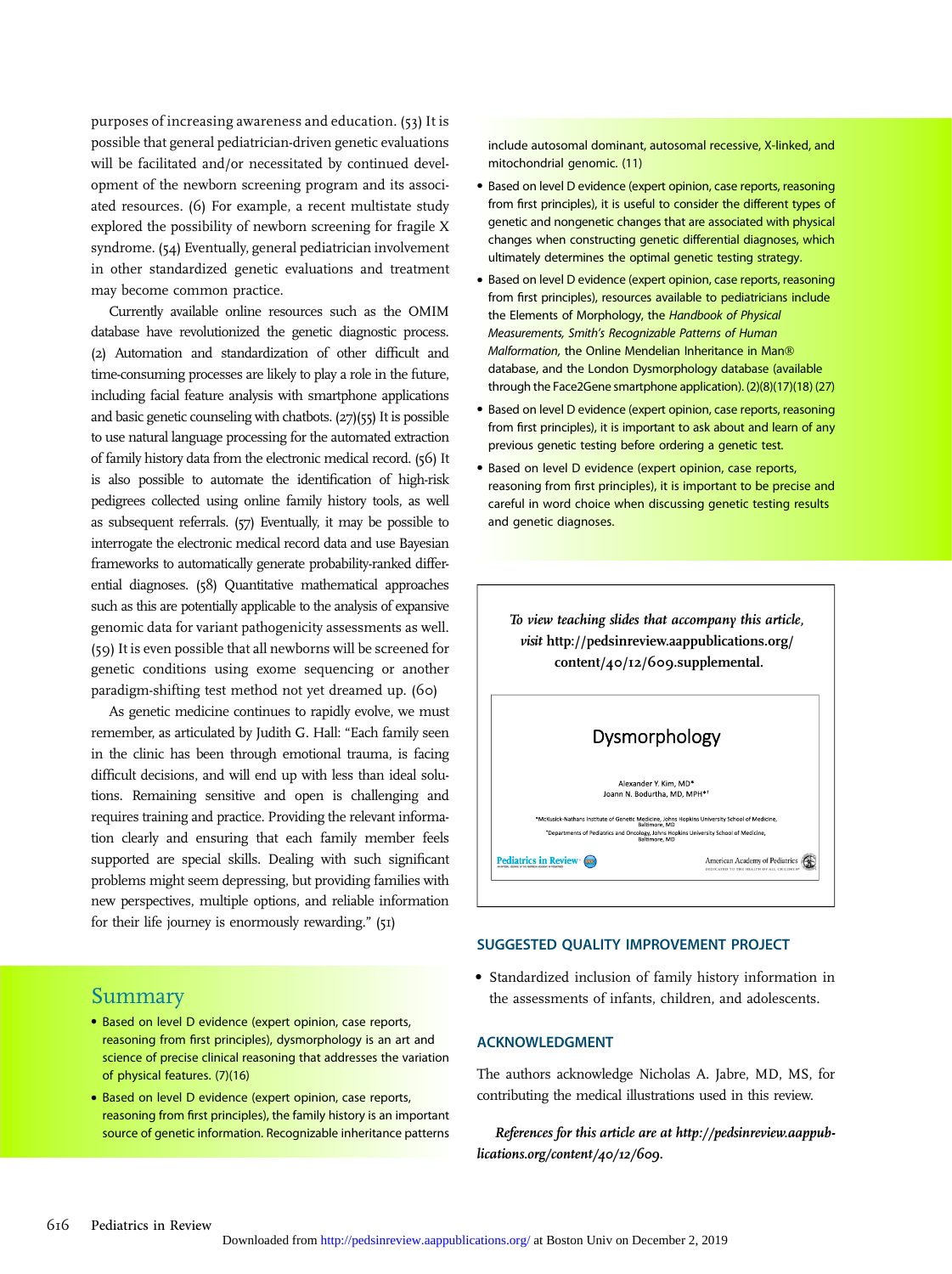# PIR Quiz

Individual CME quizzes are available via the blue CME link under the article title in the Table of Contents of any issue. To learn how to claim MOC points, go to: [http://www.aappublications.org/content/moc-credit.](http://www.aappublications.org/content/moc-credit)

- 1. You are seeing a 7-year-old girl in your office who is new to your practice. She comes with her mother and father. The child has multiple café-au-lait macules and axillary and inguinal freckles. She has normal growth parameters. She is receiving an Individualized Education Plan for reading. Her parents do not have any café-au-lait macules or axillary/inguinal freckles. Which of the following is the most accurate statement regarding the potential diagnosis given this child's clinical findings?
	- A. Genetic testing for neurofibromatosis type 1 (NF1) will provide a definitive answer as to whether this child has NF1.
	- B. Given the absence of neurofibromas at this age, a diagnosis of NF1 is unlikely.
	- C. NF1 is unlikely because this is an autosomal dominant condition and she would have had to inherit her NF1 gene from her mother or father.
	- D. The absence of a negative family history of NF1 does not rule out the possibility of a diagnosis of NF1.
	- E. The risk of this child's future offspring having NF1 is negligible given the uncertainty of a clinical diagnosis.
- 2. You are called to the delivery room to attend the delivery of a baby boy born to a 25-yearold gravida 1 para 0 woman. Her pregnancy was complicated by oligohydramnios and renal agenesis. The baby is born vaginally with Apgar scores of 7, 5, and 3 at 1, 5, and 10 minutes, respectively. The baby is intubated and transferred to the NICU. On physical examination he was noted to have midface flattening, multiple joint contractures, and hip dysplasia. Which of the following statements best describes the pathophysiologic cause(s) of the clinical features in this patient?
	- A. Amnion disruption.
	- B. Early urethral obstruction sequence.
	- C. Multiple deformations only.
	- D. Single malformation only.
	- E. Single malformation with various physical features due to deformations, secondary to the underlying malformation.
- admitted to the nursery. He is born with postaxial polydactyly of the hands and feet. The 2019 Pediatrics in Review now 3. You are the attending covering the well-baby nursery. An African American baby boy is baby's mother had no prenatal care. She denies the use of alcohol and other illicit substances or medications during pregnancy. Both parents are available. Which of the following is the most appropriate next step in this patient?
	- A. Chromosome microarray study.
	- B. Clinical genetics consult.
	- C. Complete physical examination and family history for similar problems.
	- D. Genetic testing for the GLI3 gene.
	- E. Skeletal survey.
- 4. A newborn female infant is transferred to the NICU shortly after birth due to polyhydramnios. On physical examination she is noted to have small dysplastic ears, redundant nuchal skin, a protruding tongue, a flattened facial profile, epicanthal folds, an increased sandal gap, and hypotonia. Family history is significant for recurrent miscarriages in the mother. Which of the following is the most appropriate genetic test to order that will most likely confirm the diagnosis in this patient?
	- A. Aortopathy gene panel.
	- B. DNA methylation for Prader-Willi/Angelman syndrome.
	- C. Fluorescence in situ hybridization (FISH).
	- D. Karyotype analysis.
	- E. Subtelomeric FISH analysis.

#### REQUIREMENTS: Learners

can take Pediatrics in Review quizzes and claim credit online only at: [http://](http://pedsinreview.org) [pedsinreview.org](http://pedsinreview.org).

To successfully complete 2019 Pediatrics in Review articles for AMA PRA Category 1 Credit<sup>TM</sup>, learners must demonstrate aminimum performance level of 60% or higher on this assessment. If you score less than 60% on the assessment, you will be given additional opportunities to answer questions until an overall 60% or greater score is achieved.

This journal-based CME activity is available through Dec. 31, 2021, however, credit will be recorded in the year in which the learner completes the quiz.



is approved for a total of 30 Maintenance of Certification (MOC) Part 2 credits by the American Board of Pediatrics through the AAP MOC Portfolio Program. Complete the first 10 issues or a total of 30 quizzes of journal CME credits, achieve a 60% passing score on each, and start claiming MOC credits as early as October 2019. To learn how to claim MOC points, go to: [http://www.aappublications.](http://www.aappublications.org/content/moc-credit) [org/content/moc-credit](http://www.aappublications.org/content/moc-credit).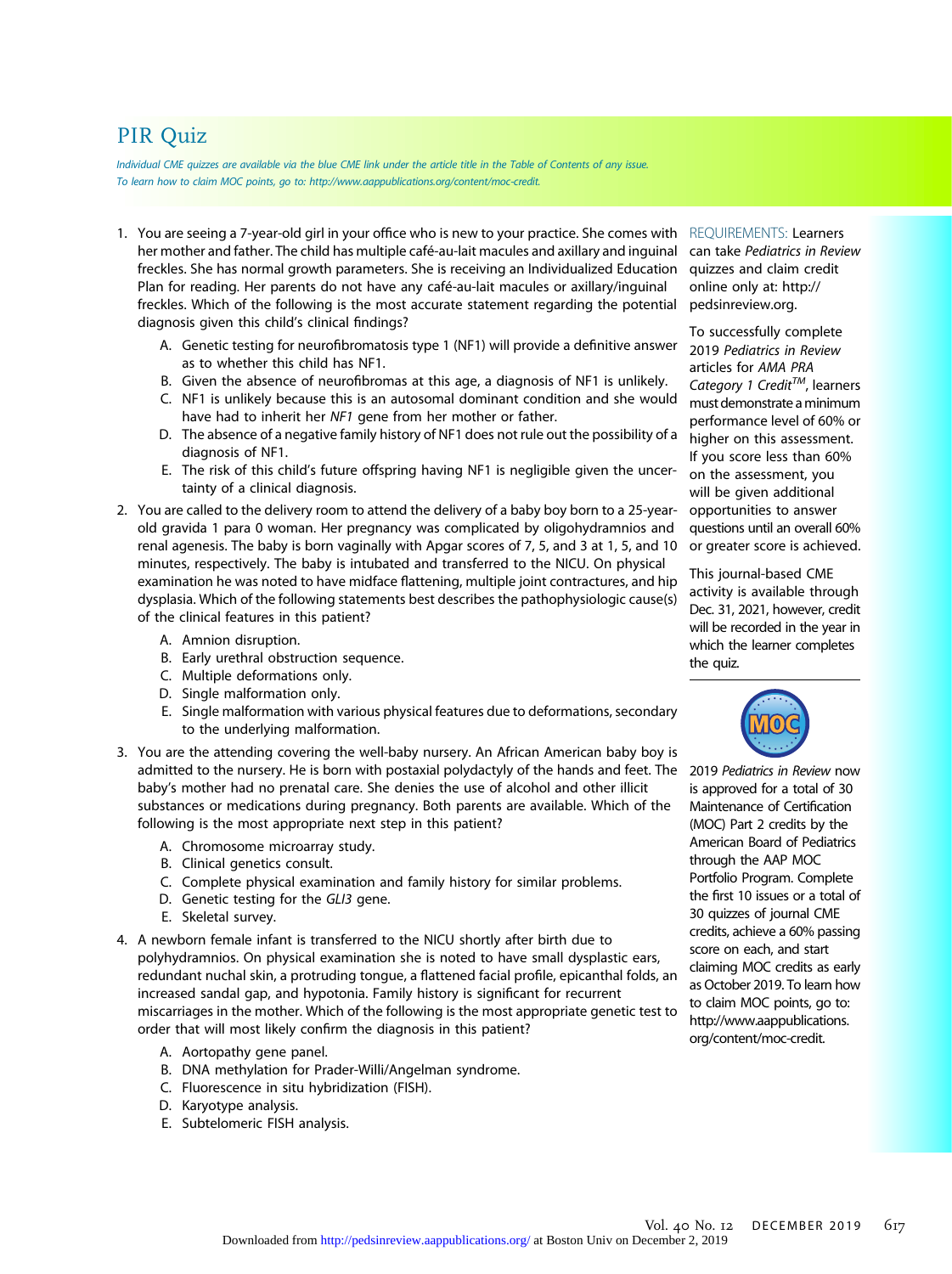- 5. You live in a remote town and are following up with a family in which the mother has Waardenburg syndrome (a genetic condition associated with heterochromia of the eyes, hearing loss, and abnormal spacing of eyes). The mother's male child is tested for the familial genetic mutation in Waardenburg syndrome because he failed the newborn hearing screen. Genetic testing indicates that the child has a PAX3 mutation. The geneticist calls you with the results and asks you to relay the information to the baby's family. You plan to contact the family and meet with them in person at their next clinic visit. Which of the following statements is the most appropriate way to communicate the test results to the family during your initial meeting with them?
	- A. "Because your child was identified after birth with hearing loss, we suspect that he will have a more severe clinical course than his mother."
	- B. "The genetic test performed indicated that your baby has the same genetic change as his mother and he is likely to have clinical features associated with Waardenburg syndrome."
	- C. "The genetic test results were positive and indicate your baby has the same disease as his mother."
	- D. "The genetic test results were positive for Waardenburg syndrome."
	- E. "Your baby's test results for Waardenburg syndrome were positive. Your diagnostic journey is now complete."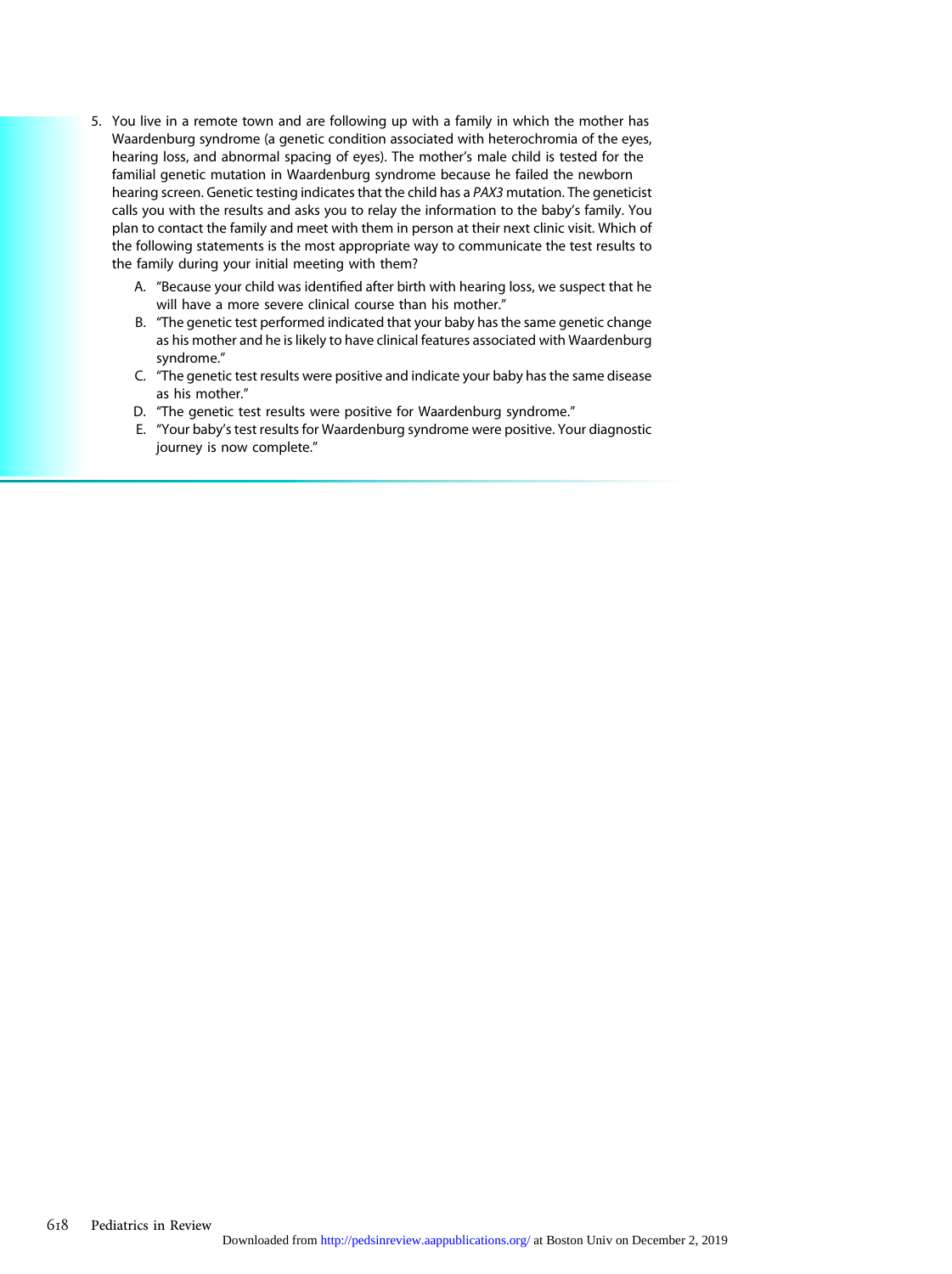## **Dysmorphology**

## DOI: 10.1542/pir.2018-0331 *Pediatrics in Review* 2019;40;609 Alexander Youngjoon Kim and Joann Norma Bodurtha

| <b>Updated Information &amp;</b><br><b>Services</b><br><b>Supplementary Material</b> | including high resolution figures, can be found at:<br>http://pedsinreview.aappublications.org/content/40/12/609<br>Supplementary material can be found at:<br>http://pedsinreview.aappublications.org/content/suppl/2019/11/26/40<br>$.12.609$ , DC1                                                                   |
|--------------------------------------------------------------------------------------|-------------------------------------------------------------------------------------------------------------------------------------------------------------------------------------------------------------------------------------------------------------------------------------------------------------------------|
| <b>References</b>                                                                    | This article cites 41 articles, 9 of which you can access for free at:<br>http://pedsinreview.aappublications.org/content/40/12/609.full#ref-li<br>$st-1$                                                                                                                                                               |
| <b>Subspecialty Collections</b>                                                      | This article, along with others on similar topics, appears in the<br>following collection $(s)$ :<br><b>Genetics</b><br>http://classic.pedsinreview.aappublications.org/cgi/collection/genetic<br>s sub<br><b>Dysmorphology</b><br>http://classic.pedsinreview.aappublications.org/cgi/collection/dysmor<br>phology_sub |
| Permissions & Licensing                                                              | Information about reproducing this article in parts (figures, tables) or<br>in its entirety can be found online at:<br>https://shop.aap.org/licensing-permissions/                                                                                                                                                      |
| <b>Reprints</b>                                                                      | Information about ordering reprints can be found online:<br>http://classic.pedsinreview.aappublications.org/content/reprints                                                                                                                                                                                            |